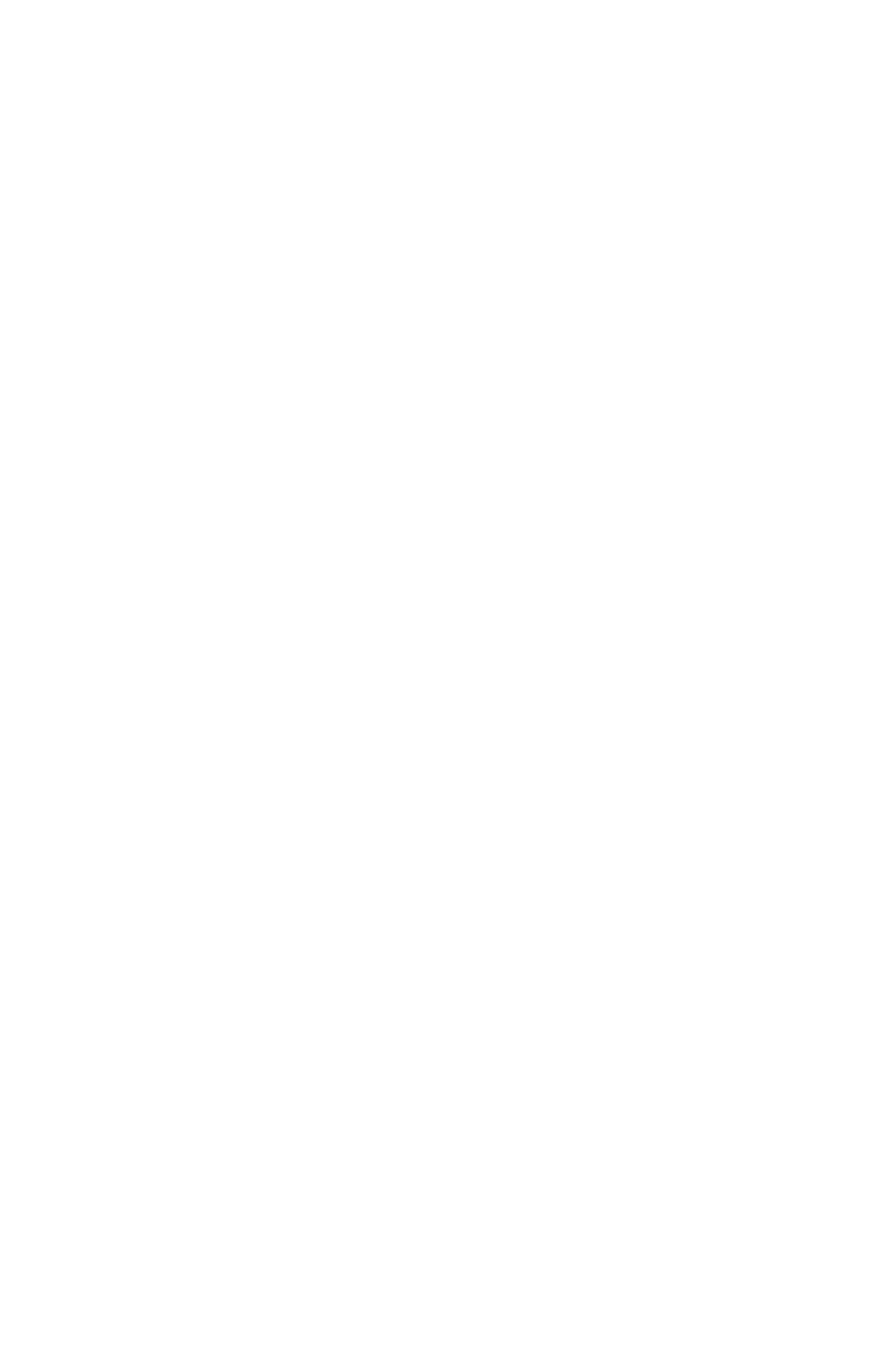## Swing Door Handle Set Installation Instructions

A Phillips screwdriver is required.

A 3mm hex wrench for set screws is provided in the hardware package.

To prevent damage to the handle set during the construction phase, use the enclosed construction handle to operate the door. Lift the handle to engage the multipoints. Push down to disengage.

Use water and a soft cloth to clean. Do not use brass cleaner or solvent based cleaning agents as they will remove the protective coating on the hardware.

Note: Handles and backplates vary by style but application is the same.

- 1. Apply the backplate gasket to the inside of the exterior and interior backplates. Push gaskets firmly into place to ensure a tight seal. Attach interior and exterior backplates to the door and fasten loosely with the screws provided. Note: The screw heads must be on the interior side of the door.
- 2. Insert the two-piece handle shaft into one handle. Be sure to orient the shaft as shown below. Screw the set screw until flush with handle using the hex wrench provided. Insert the handle with shaft attached through the escutcheon plate and door gear handle hole until extending out opposite side of door.
- 3. Install remaining handle onto shaft, pressing tightly to the backplates. Tighten the handle set screw with hex wrench. Screw until flush with handle.
- 4. Insert the keyed cylinder from the interior side of the door until it is flush with the exterior backplate. Install the cylinder screw in the screw hole below the deadbolt in the edge of the door to secure in place.
- 5. Hand tighten the backplate screws to complete assembly.

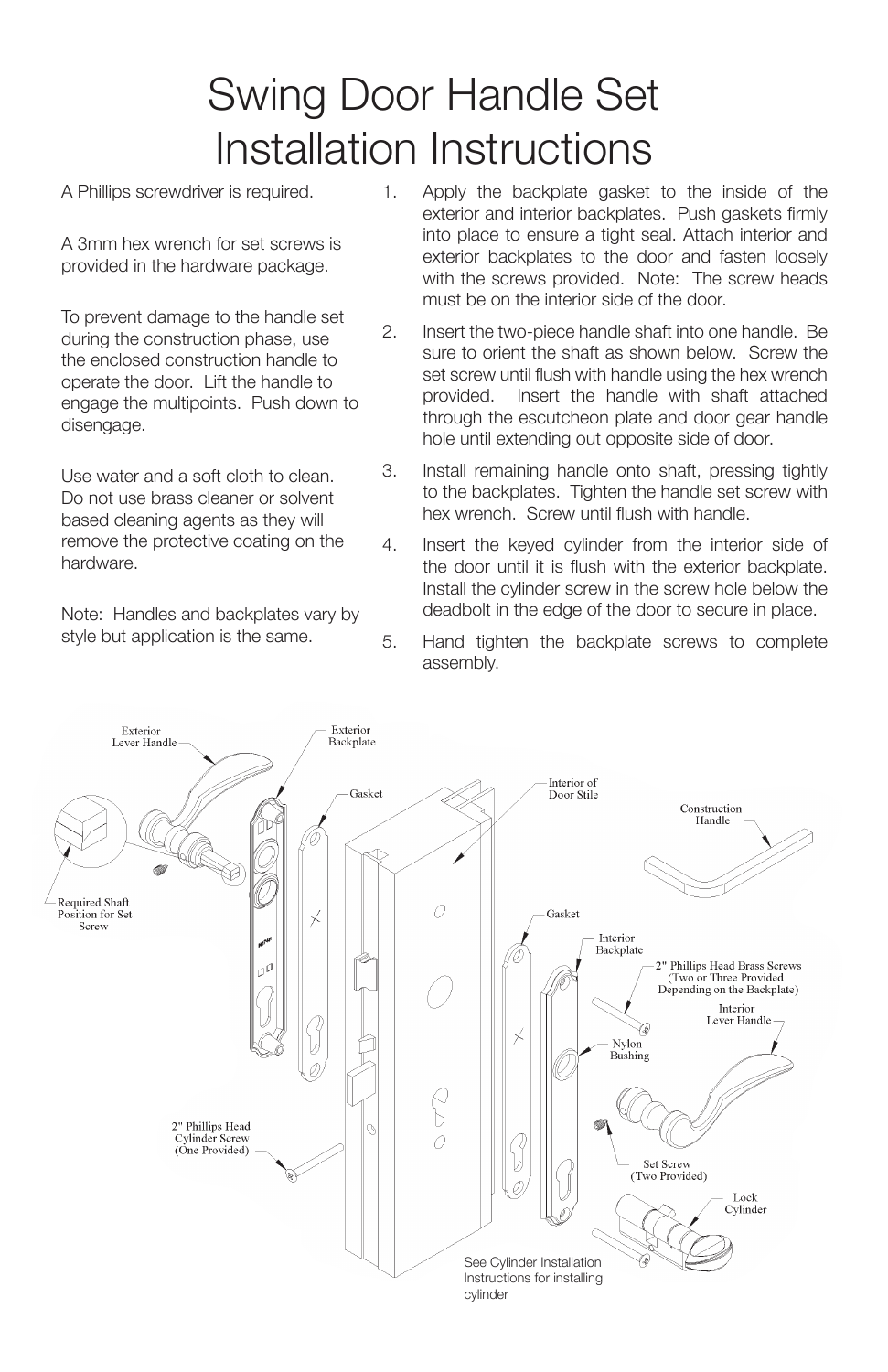# Swing Door<br>Handle Operation Instructions Handle Operation Instructions Swing Door

Handles and backplates vary in style. Handles and backplates vary in style.



deadbolt. engage multipoints prior to engaging To lock manual system, lift handle to deadbolt. engage multipoints prior to engaging To lock manual system, lift handle to

Use key or thumbturn to engage deadbolt. Use key or thumbturn to engage deadbolt.

> $\odot$ Ó l.



manually engage system by lifting<br>handle prior to engaging deadbolt. If deadbolt will not fully engaged, handle prior to engaging deadbolt. manually engage system by lifting If deadbolt will not fully engaged,

open door. with key or thumbturn, push handle down to stop and then To open, disengage deadbolt handle down to stop and then with key or thumbturn, push To open, disengage deadbolt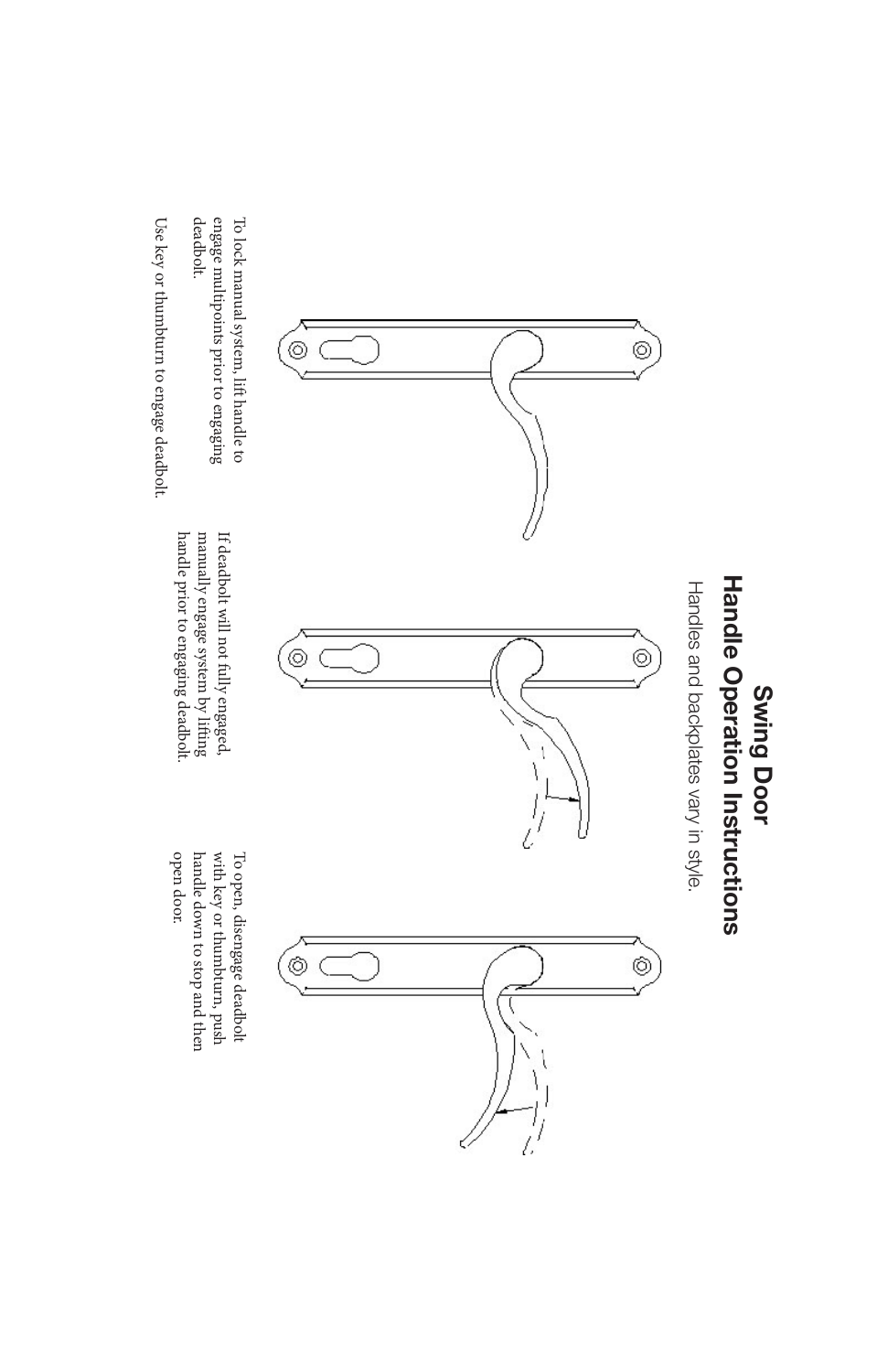## Installation of Multipoint Swing Door Hardware

PLEASE NOTE: MAIN GEAR AND EXTENSIONS SHOULD BE HAND-TIGHTENED ONLY. EXCESSIVE FORCE MAY CAUSE DRIVE RAIL TO BIND AND INHIBIT SYSTEM OPERATION.

- 1. With the door in the open position, the bevel on the latch should push the latch into the latch and deadbolt door frame strike when you close the door. If you need to reverse the latch, see Hardware Adjustment Sheet also see page 14.
- 2. Slide main gear (shown in drawing) into place aligning holes drilled in door face with cylinder, handle holes and lockcase to properly accommodate trim.
- 3. Install handle set per Swinging Patio Door Handle Set Installation Instructions.



4. Remove machine screw in top of lockcase. Top drive rail needs to connect to linkage in gear lockcase. Slide top extension into place and fasten to lockcase with the supplied machine screws to door edge. Use #6 screws. The #6 stainless steel screws should be screwed in flush with the faceplate, but not over tightened. Test gear with the door in the open position. Engage system by depressing mishandling device and lifting handle (note if multipoint system operates on the edge of the door) and extend deadbolt by turning thumbturn. If the system operates freely on the door edge and the deadbolt operates, the hardware system in the door is fully functional. If not, please see the Troubleshooting Guide.

PLEASE NOTE: MAIN GEAR AND EXTENSIONS SHOULD BE HAND TIGHTENED ONLY. EXCESSIVE FORCE MAY CAUSE DRIVE RAIL TO BIND AND INHIBIT SYSTEM OPERATION.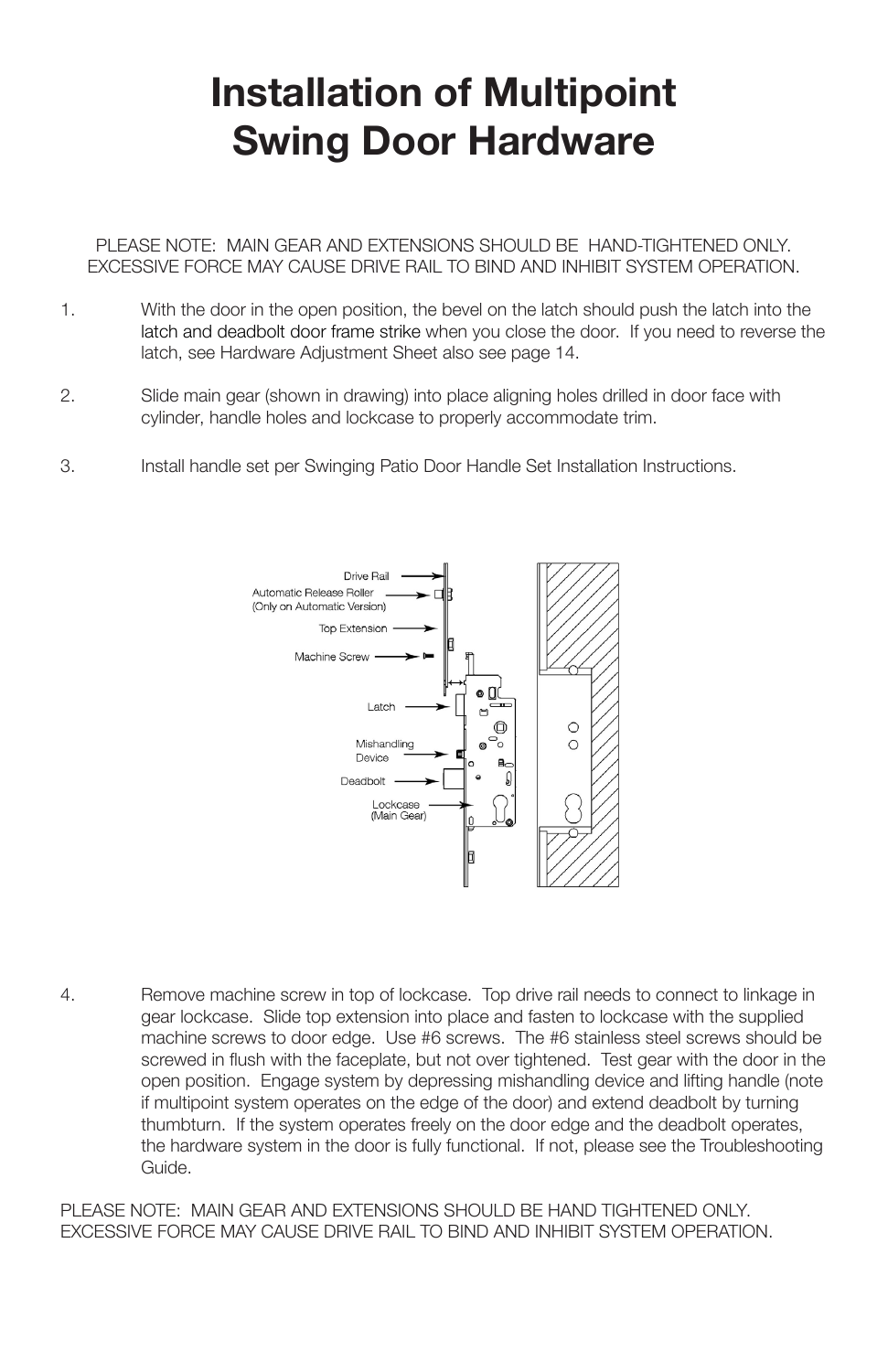### HLS9000 Multipoint Hardware System Maintenance and Terminology

#### 1. Trim Maintenance:

DO NOT SUBJECT TRIM TO ABRASIVE OR SOLVENT-BASED CLEANING MATERIALS OR EARLY TARNISHING WILL RESULT! Use water to clean and a soft cloth. Do not use brass cleaner as it will remove the protective coating.

#### 2. Profile Cylinder:

Cylinders are available in rekeyable Schlage C version. Key blanks are available at most hardware stores

Note:

All options are shown for the sake of terminology. The gear system you have will NOT contain all of the components as shown in the diagram below.

#### TERMINOLOGY:

- 1. Top Shootbolt
- 2. Bottom Shootbolt
- 3. Deadbolt
- 4. Mishandling Device
- 5. Latch Bolt
- 6. Cylinder Hole
- 7. Handle Hole
- 8. Lockcase
- 9. Drive Rail
- 10. Faceplate
- 11. Screw Support
- 12. Tongue
- 13. Top Extension Phillips Machine Screw

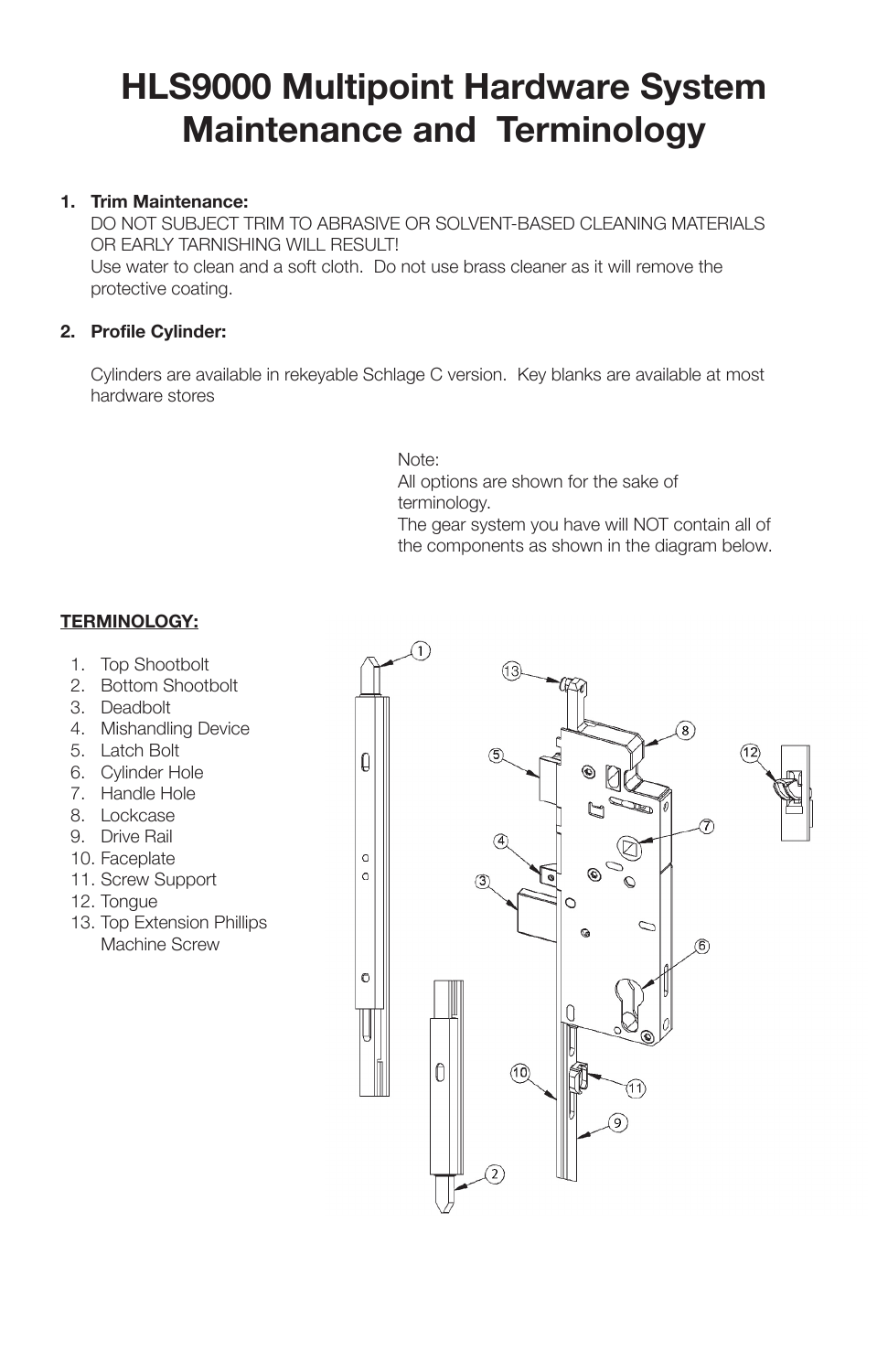## Troubleshooting Guide Multipoint Swing Door Hardware

Be certain door is square in frame before adjusting other hardware. With the door in the open position, engage system by lifting handle and extend deadbolt by turning thumb turn. If the system operates on the door edge and the deadbolt operates, the hardware system is fully functional.

#### 1. SYSTEM WILL NOT OPERATE WHEN YOU LIFT THE HANDLE

Probable Cause: Improper installation of handle set. **Solution:** Remove handle and reinstall. See Handle Set Installation Instructions.

#### 2. SYSTEM OPERATES IN THE OPEN POSITION WHEN YOU LIFT THE HANDLE BUT NOT IN THE CLOSED POSITION WITH THE DOOR SHUT

**Probable Cause:** Relationship of door in the frame. **Solution:** Check to make sure the door is square in the frame.

#### 3. LOCKING POINTS WILL NOT ENGAGE WITH DOOR SHUT

**Probable Cause:** Deadbolt is not fully extending. **Solution:** Clear away anything blocking travel of deadbolt (insulation, wood, etc.).

#### 4. DEADBOLT WILL NOT FULLY ENGAGE

**Probable Cause:** Locking points are not fully engaged. System design does not permit deadbolt operation unless locking points are fully engaged. **Solution:** Check system again for binding problems. Confirm deadbolt extends fully into strike. Check to confirm locking points are correctly engaging strikes on the frame.

#### 5. THUMBTURN OR KEY WILL NOT TURN

**Probable Cause:** Backplates may not be on straight. **Solution:** Confirm that inside and outside holes line up with lockcase. Loosen backplate screws ½ turn.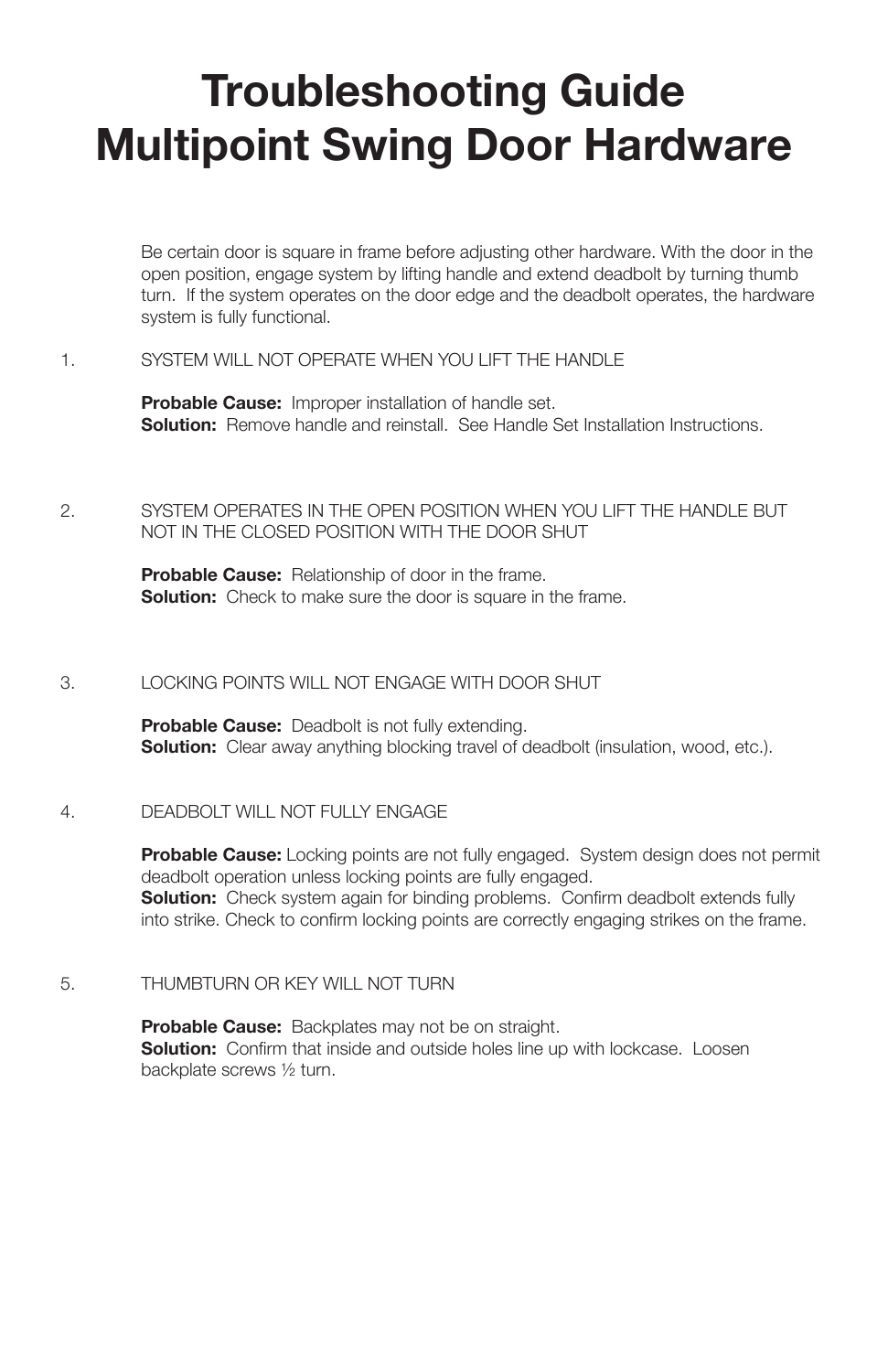#### 6. HANDLE SAGS OR RETURNS SLOWLY

Probable Cause: Cladding or wood in the hole is interfering with shaft. **Solution:** Check to see if machined holes line up with screw and handle holes. May need to file or drill hole slightly larger.

#### 7. SET SCREWS WILL NOT GO INTO HANDLE COMPLETELY

**Probable Cause:** Shaft is not assembled properly. **Solution:** Remove handle to see how shaft is assembled. See Handle Set Installation Instructions for proper assembly and position of shaft.

#### 8. BOTTOM LOCKING POINT MOVES BUT TOP LOCKING POINT DOES NOT

Probable Cause: Top extension drive rail is not connected at the lockcase. **Solution:** Remove screws used to attach top extension to the door and the machine screw that attaches it to the lockcase, and remove top extension. Place the end of the drive rail (the "L" shape) in the lockcase above the latchbolt, as you slide the top extension into the door. Fasten with a screw at the lockcase and the one up higher. Operate the gear to make sure it works. Then finish installing the rest of the screws.

#### 9. IF DOOR HAS PLAY OR IS NOT SEALING CORRECTLY

Probable Cause: Unit is not adjusted properly. Solution: Bend tab on strike. Solution: If available adjust Hinge

#### 10. KEY DOES NOT WORK IN CYLINDER

Probable Cause: Cylinder was rekeyed incorrectly. **Solution:** Check with Builder or Installer to see if cylinder was rekeyed to match other doors in the house. If so, return to locksmith to rekey properly.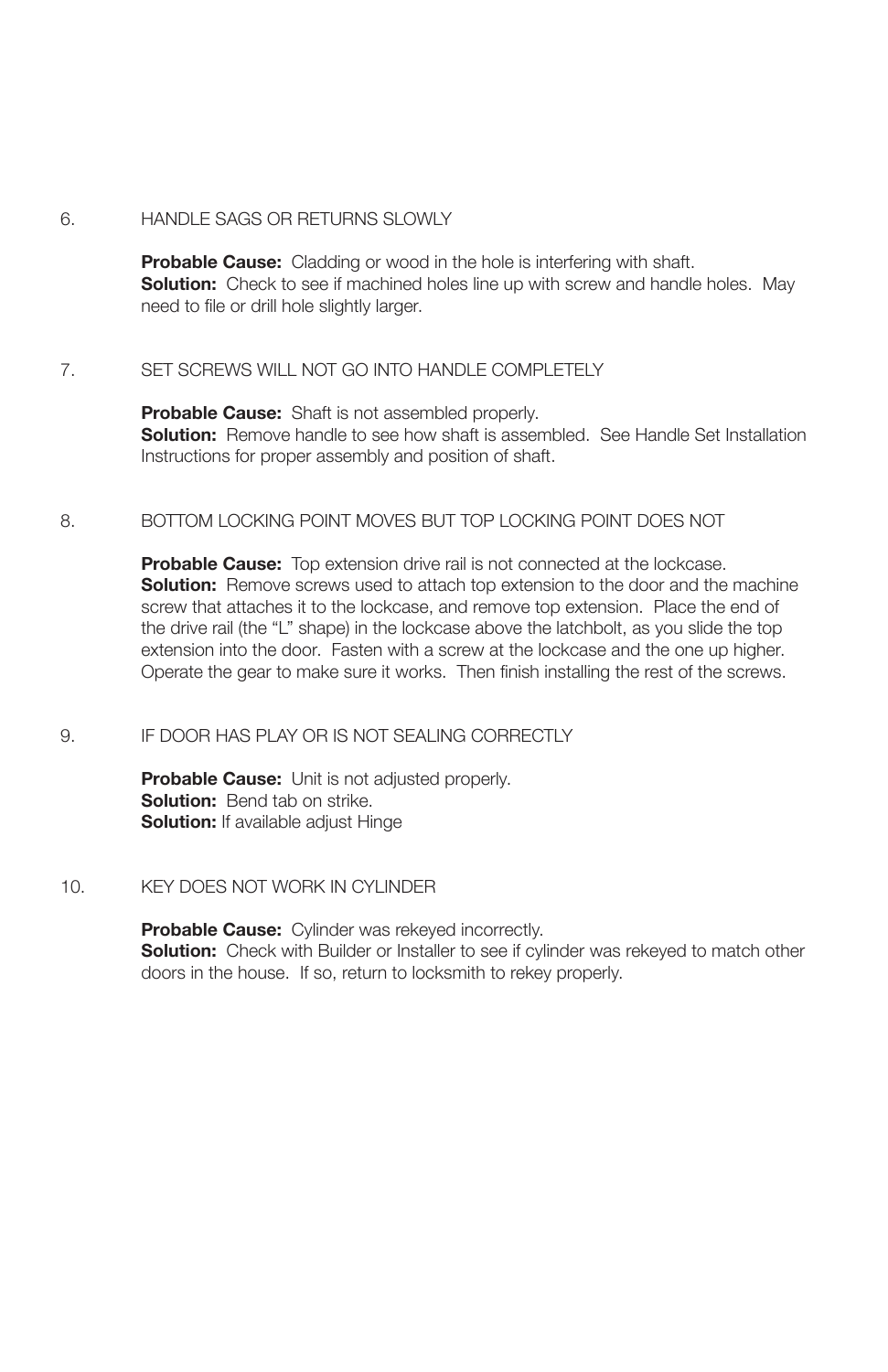## Hardware Modification Instruction Sheet

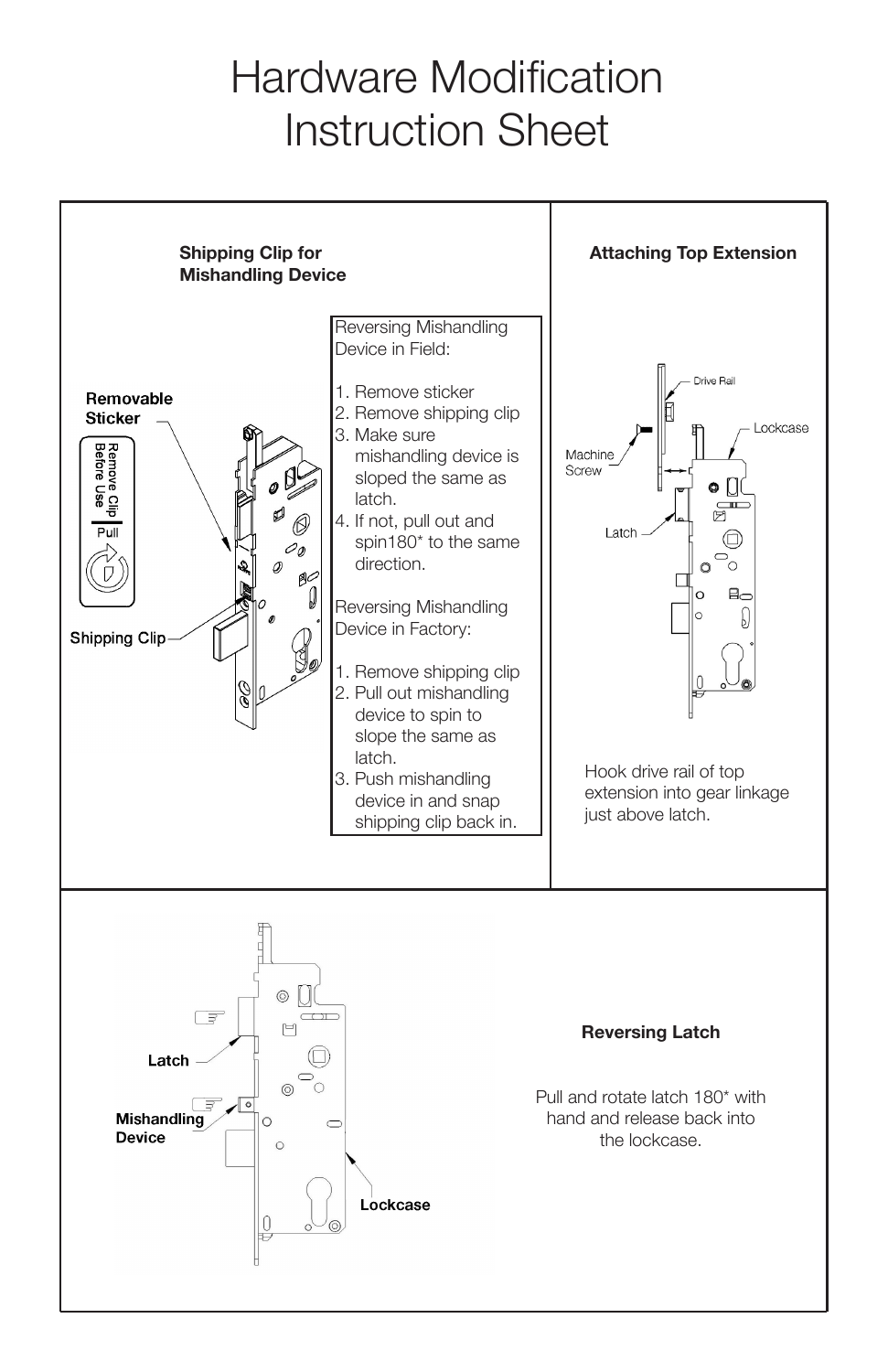#### HOPPE Profile Cylinders Rekeying Instructions

Introduction

- Rekeying should be done by a qualified locksmith.
- Cylinder designs vary. HOPPE supplies CES brand cylinders and nonlogo cylinders.
- Cylinders feature Schlage® SC1 keyways and may be rekeyed using Schlage® rekey kits.
- Cylinders should be rekeyed to an existing Schlage® key whenever possible.
- The HOPPE key gauge measures key cuts 1 through 9 the same as a Schlage® key gauge.

#### Recommended Tools and Accessories

- If rekeying a CES cylinder with CES pins, use the CES pin number that corresponds with the measured key cut.
- If rekeying a CES cylinder with Schlage® pins, use the Schlage® pin number that is one less than the measured key cut. A key cut measuring 4 uses a #3 Schlage® pin.
- If rekeying a non-logo cylinder with Schlage® pins, then use the Schlage® pin number that corresponds with the measured key cut.
- If rekeying a non-logo cylinder with CES pins, use the CES pin number that is one higher than the measured key cut. A key cut measuring 4 uses a #5 CES pin.







PLASTIC INSERT Part Number 8771719 (for use with CES cylinders)

REMOVAL TOOL for PLASTIC INSERT Part Number 2000899 (for use with CES cylinders)

2 mm or 5/64" HEX WRENCH (for use with non-logo cylinders)

#### **Steps to Rekey**





HOPPE KEY GAUGE Part Number 2070820

HOPPE REKEY KITS Schlage® Pins, 30 cyl. capacity - Part Number 3459001 CES Pins, 10 cyl. capacity - Part Number 8785243



2.

#### Determine CORE PIN size with KEYING GAUGE

3. Insert desired CORE PIN into the appropriate cylinder pin hole.

- • Note: for cylinder designs featuring six pin holes, the innermost hole (furthest from the key face) is left blank.
- Insert HOUSING PIN
- Insert SPRING
- Repeat until all PINS have been replaced and install PLASTIC INSERT OR install SET SCREW and repeat until all PINS have been replaced.



1-888-485-4885 www.us.hoppe.com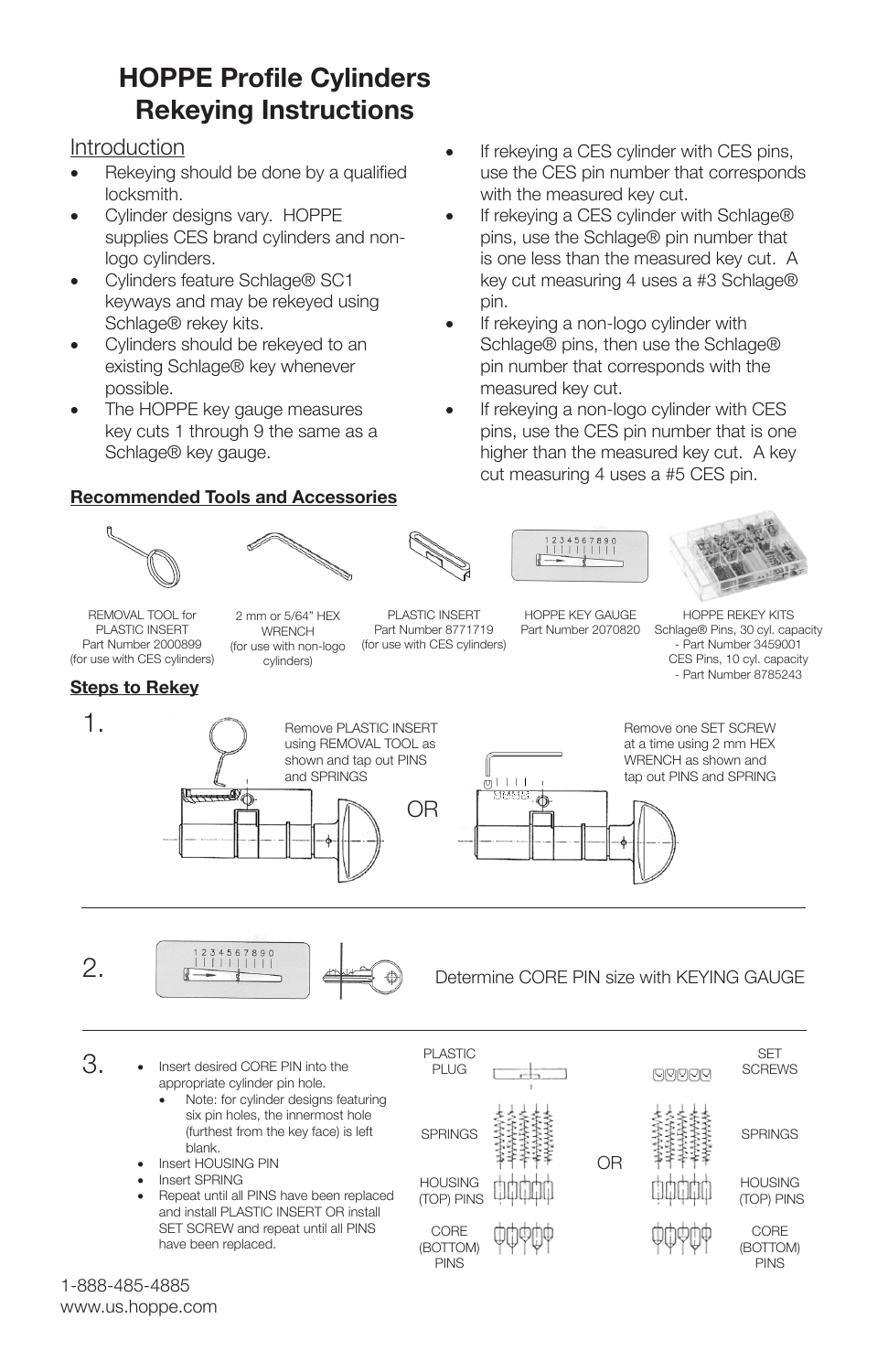#### Installation Instructions 90-Degree Turn Cylinder

Tools required:

Phillips head screw driver Hex wrench (provided) Ring wrench (provided) Pliers (recommended)

Installation:

- 1. Loosen set screw (C) on knob (D) using the hex wrench provided. Knob designs may vary from design shown.
- 2. Remove knob (D) from body of cylinder (B).
- 3. Align drive tab (J) with the cylinder body to install the cylinder into the lock as shown by (G). If the drive tab (J) cannot be rotated to this position, push the pin (E) down with the ring wrench (F) to disengage the stops and turn the cylinder shaft (B) until the drive tab (J) is aligned with the cylinder as shown by (G).
- 4. Holding the cylinder in this position, insert the cylinder body into the lock so the drive tab (J) is inside of the lock.
- 5. Rotate the shaft (B) (use pliers if necessary) so the top of the shaft (B) moves toward the edge of the door or insert the key (A) into the cylinder and rotate so the top of the key (A) moves towards the edge of the door (H). The shaft or key will rotate freely and will stop after approximately 120°. Do not force rotation. The dead bolt should not extend (exception: dead bolt will extend on single point gear). Confirm that one of the two set screw openings is positioned on the bottom of the shaft (B).

(H)

- Warning: If the shaft (B) or key (A) is rotated the wrong direction, the cylinder will lock after approximately 120° and cannot be rotated in either direction. If this happens, push the pin (E) down with the ring wrench (F) included to disengage the stops and turn the shaft (b) or key (A) in the opposite direction until the dead bolt extends.
- 6. Attach knob (D) on shaft (B) as shown.
- 7. Tighten set screw (C). Install cylinder screw (K) as shown.

#### Removal:

1. Loosen and remove cylinder screw (K) and repeat steps 1-4 above.





Knob designs may vary from design shown.